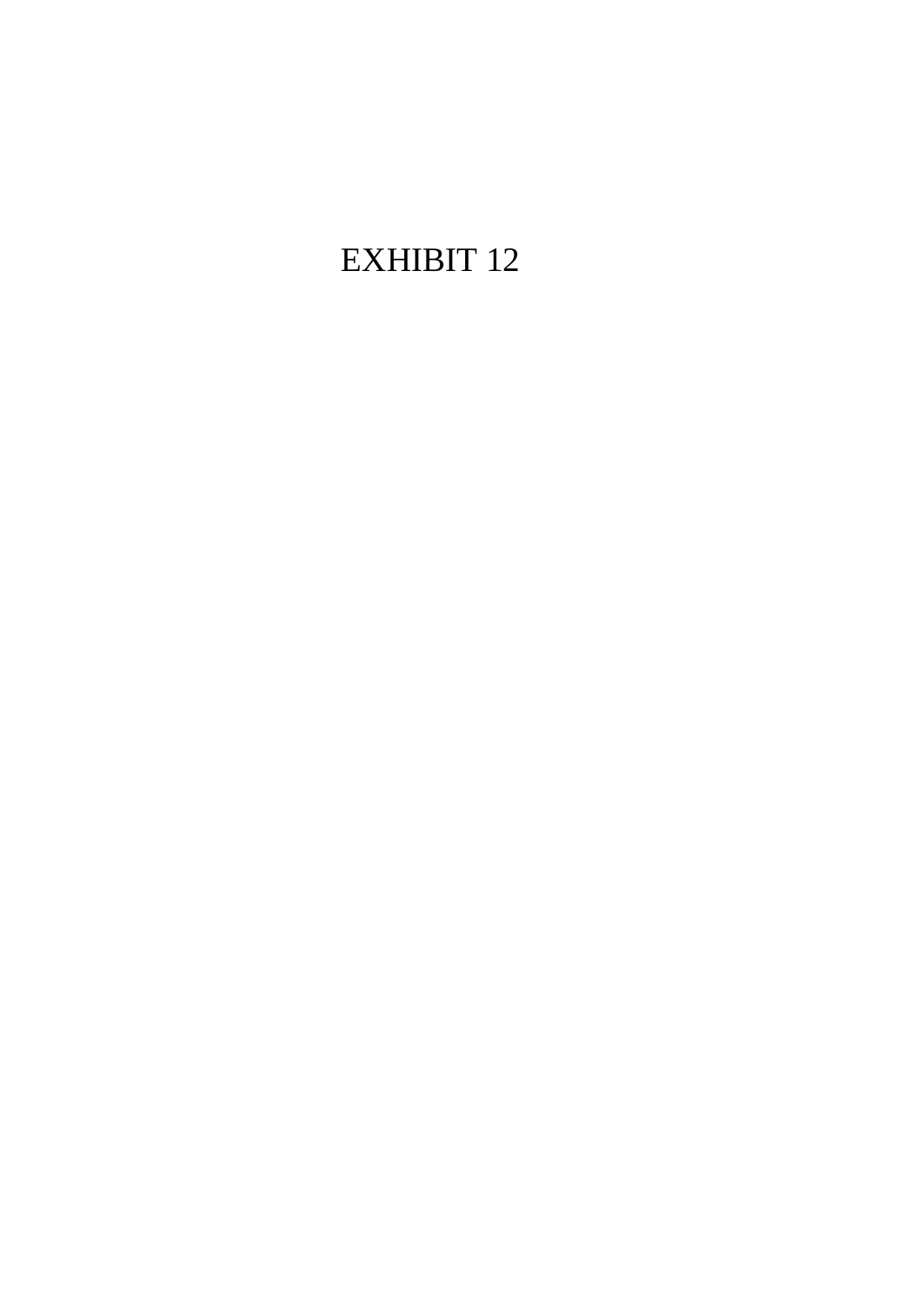$\overline{a}$ 



# **HCCH Convention of 15 November 1965 on the Service Abroad of Judicial and Extrajudicial Documents in Civil or Commercial Matters**

### *Purpose of the Service Convention*

The Service Convention provides for the channels of transmission to be used when a judicial or extrajudicial document is to be transmitted from one State party to the Convention to another State Party for service in the latter.<sup>[1](#page-1-0)</sup> The Convention deals primarily with the *transmission* of documents; it does not address or comprise substantive rules relating to the actual service of process.[2](#page-1-1) The framework provided by the Convention is both efficient and effective – statistical data shows that 75% of requests are executed within 2 months.<sup>[3](#page-1-2)</sup>

#### *When does the Service Convention apply?*

The Convention applies where: (i) a judicial or extrajudicial document is (ii) to be transmitted from one State Party to another, for service in the latter (the law of the forum State determines whether or not a document has to be transmitted abroad for service in the other State – the Convention is *non-mandatory*), (iii) the address of the person to be served is known, and (iv) the document to be served relates to a civil or commercial matter. If all these requirements are met, the transmission channels provided for under the Convention must be applied (the Convention is *exclusive*).

#### *What are the channels of transmission provided for by the Service Convention?*

The Convention provides for *one main channel* of transmission and *several alternative channels* of transmission.

Under the main channel of transmission provided for by the Convention, the authority or judicial officer competent under the law of the Requesting State (State where the document to be served originates) transmits the document to be served to the *Central Authority* of the Requested State (State where the service is to occur).[4](#page-1-3) The request for service transmitted to the Central Authority must comply with the *Model Form*[5](#page-1-4) annexed to the Convention and be accompanied by the documents to be served. The Central Authority of the Requested

<span id="page-1-0"></span><sup>&</sup>lt;sup>1</sup> For a comprehensive and updated list of Contracting States to the Convention, follow the link entitled "Updated list of Contracting States (status table)" on the "Service Section" of the HCCH website at < [www.hcch.net](http://www.hcch.net/) >.

<span id="page-1-1"></span><sup>&</sup>lt;sup>2</sup> There are, however, two channels of transmission provided for by the Convention where the transmission process includes service of process upon the ultimate addressee: the direct diplomatic or consular channels and the postal channel. For all the other channels of transmission provided for by the Convention an additional step, not governed by the Convention, is required to serve process on the ultimate addressee.

<span id="page-1-2"></span>This figure is based on statistical information received in 2014 from 47 Contracting States to the Service Convention.

<span id="page-1-3"></span>The Convention specifies that the forwarding authority must be an authority or judicial officer of the Requesting State. It is that State's law which determines which authorities or judicial officers are competent to forward the request for service. Thus, in certain countries, attorneys, solicitors or private process servers are authorised to send such a request. Under the Convention, private persons are not entitled to send directly a request for service to the Central Authority of the Requested State.

<span id="page-1-4"></span><sup>5</sup> The Model Form comprises three parts: a *Request* for service (which is sent to the Central Authority of the Requested State), a *Certificate* (which is reproduced on the reverse side of the Request and which confirms whether or not the documents have been served), and a form entitled *"Summary of the document to be served"* (to be delivered to the addressee). In addition, the Fourteenth Session of the HCCH recommended that the Summary be preceded by a *warning* relating to the legal nature, purpose and effects of the document to be served. A fillable Model Form that can be completed electronically and printed is available on the "Service Section" of the HCCH website.